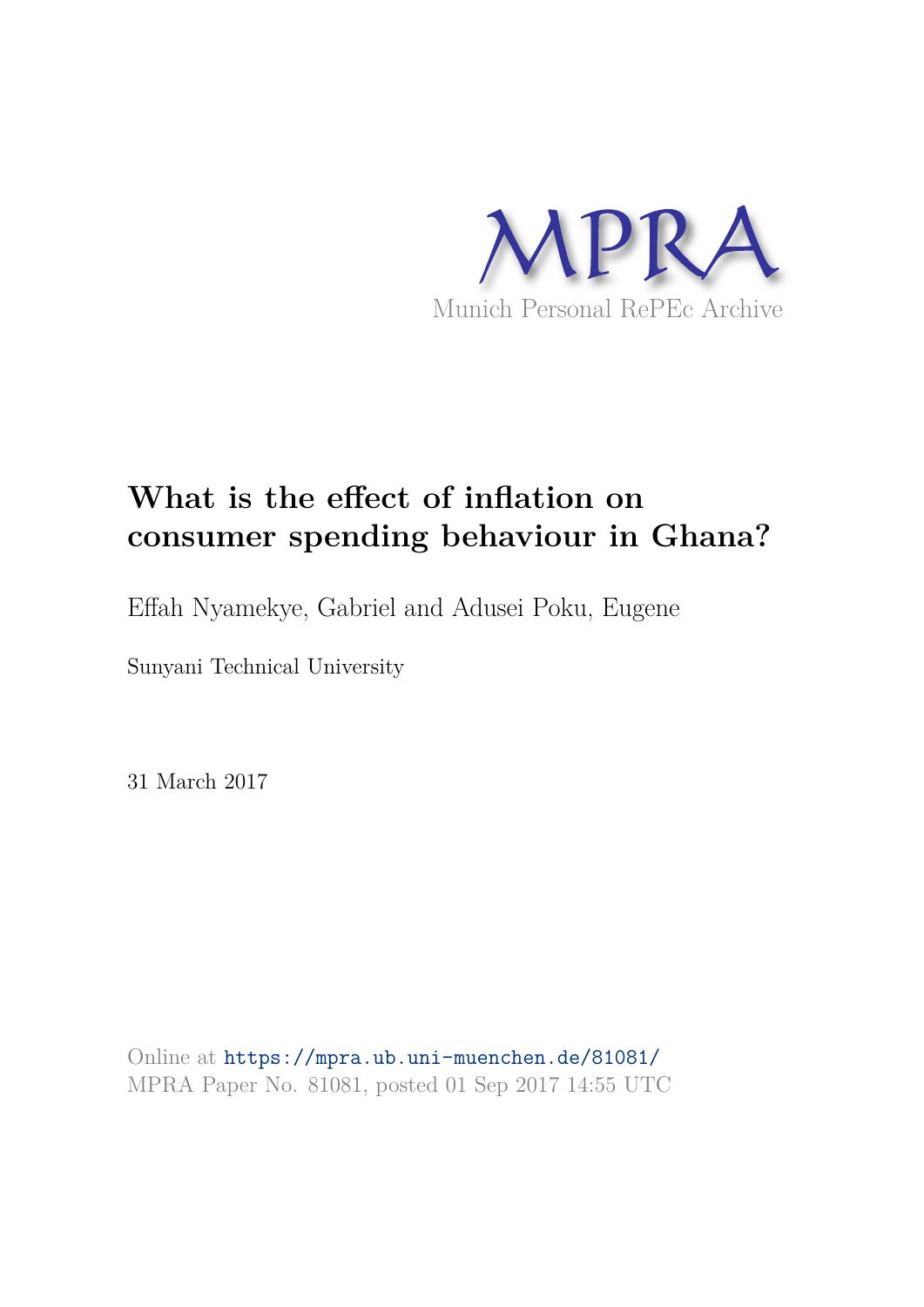#### **What is the effect of inflation on consumer spending behaviour in Ghana?**

Gabriel Effah Nyamekye<sup>1</sup>; Eugene Adusei Poku<sup>2</sup>

1&2 School of Business and Management Studies, Sunyani Technical University, Sunyani, Ghana, West Africa: E-mail: [nyamekye2006@hotmail.com/eugeve2008@yahoo.com](mailto:nyamekye2006@hotmail.com/eugeve2008@yahoo.com) Corresponding Phones: +233209051033/+233243786744

#### **Abstract**

The paper examines the effect of inflation on consumer spending behaviour in Ghana during the period 1964 to 2013 using annual data. The analysis of the results was done using Ordinary least square test (OLS), the Johansen test (JH), and Vector Error Correction (VECM) test. The findings of the studies based on the JH tests showed stable significant long run relationship between inflation and consumer spending behaviour. The findings of the study shows significant short run relationship between inflation and consumer spending using the VECM. The results of the OLS test show there is positive relationship between inflation and consumer spending behaviour. Policy makers should take into account the findings of the study in managing the economy. Future studies on causality and structural break are worth undertaking.

**Keywords:** Inflation, consumer spending behaviour, long run, short run **Jel classification:** D11, D12, E31, P24, P44, P46, L67, L68

#### **1 Introduction**

The effect of inflation on the consumption patterns of consumers unlike the effect of income on consumer expenditure has not received the needed attention in the marketing environment literature both theoretically and empirically. The effect of inflation on consumer spending is both direct and indirect (Katona, 1975).

Periods of inflation influences consumers to save rather than consume because of pessimism and uncertainty in the economy. Inflation again influence consumer spending behaviour by influencing both liquid and illiquid assets since in period of inflation, there is motivation to hold real assets and not assets fixed to nominal values or not indexed to inflation.

Household's income distribution (employers, employees, debtors and creditors) is changed by inflation (Howard, 1978). Inflation may erode the real value of nominal assets and reduces the real value of wealth held in those assets by the households. Cash-out mechanism (mortgage equity withdrawal) in the presence of a long term interest rate in an economy may results from inflation since inflation determines nominal interest rate and savings.

Studies have examined the conditions under which inflation influence consumer spending in an economy using both survey data and time series data. The findings are found in the works of researchers such as Eggertsson and Woodford (2003); Eggertsson (2006); Eggertsson (2008); Malmendier and Nagel (2009); Piazzesi and Schneider (2009); Eggertsson (2011); Christiano, Eichenbaum, and Rebelo (2011); Woodford (2011); Coibion and Gorodnichenko (2012); Werning (2012); Correia, Farhi, Nicolini, and Teles (2013); Dr¨ager and Lamla (2013); Romer and Romer (2013); Carvalho and Nechio (2014); Hausman and Wieland (2014); Cashin and Unayama (2015); Farhi and Werning (2015); Jalil and Rua (2015).

According to researchers (Doepke and Schneider, 2006; Mian, Rao, & Sufi, 2013) if consumers expect inflation rates to be higher they increase present consumption as a results of a wealth-redistribution channel, given that they have higher marginal propensities to consume out of their wealth.

Higher inflation serve as implicit tax on paper money use by households as a medium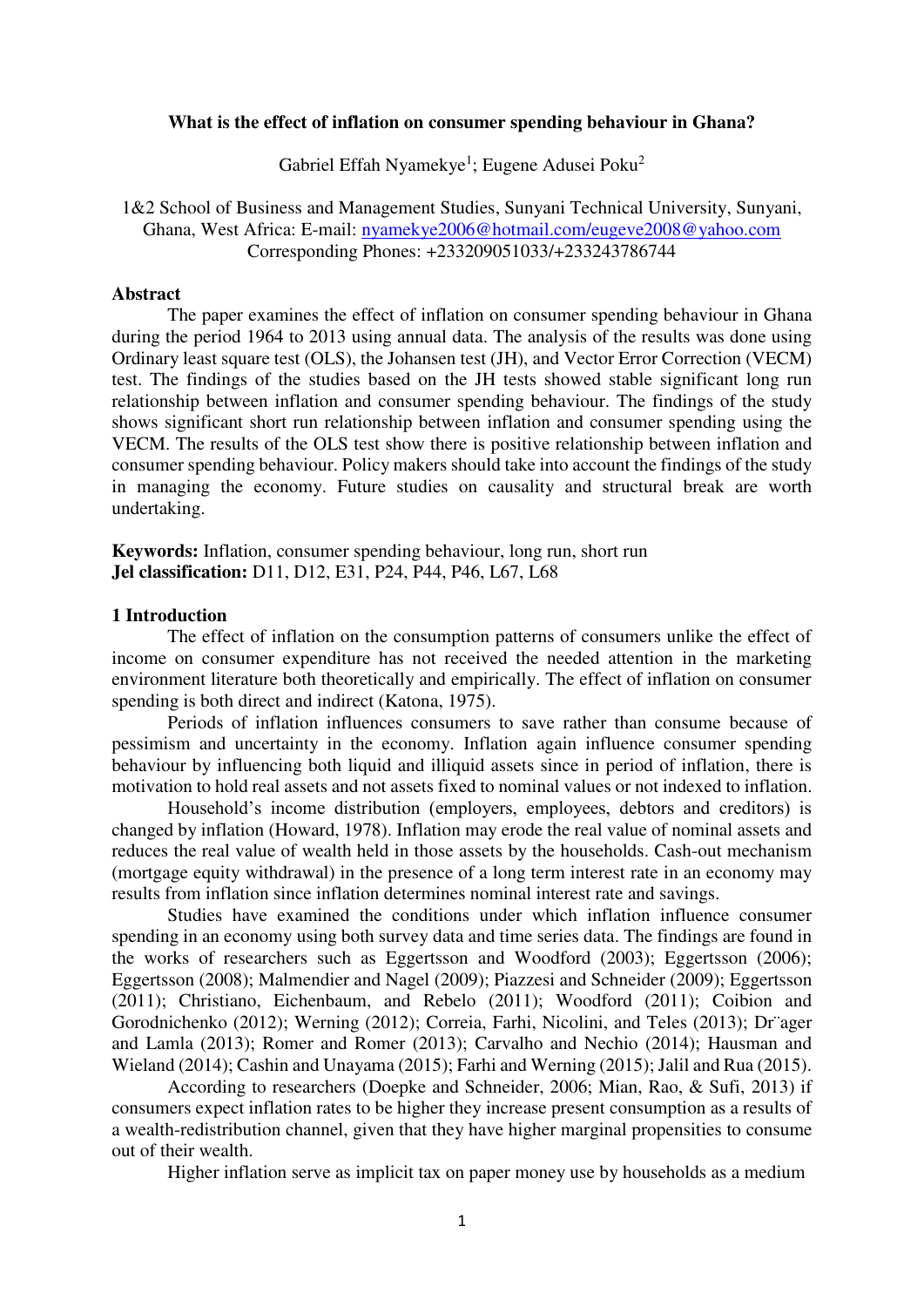of exchange and as a results higher inflation periods leads to lower consumer spending in an economy since disposable income reduces (Aruoba & Schorfheide, 2011).

Another channel through which inflation pressures influence consumer spending is through the precautionary savings (Bloom, 2009; P´astor & Veronesi, 2013; Taylor, 2013).

The findings of the empirical studies in the literature are inconsistent. Some studies suggest inflation and inflation expectations leads to higher consumer spending, whereas other studies seem to suggest that inflation and inflation expectations leads to lower or no effect on consumer spending. These mixed findings motivated the current studies and the fact that very few empirical studies in the area of marketing environment on the effect of inflation on consumer spending exist in Ghana.

The aim of the study is therefore to examine the effect of inflation on consumer spending (both long run and short run) to contribute to the body of knowledge in literature on the factors that influence consumer spending using the OLS, JH, and VECM.

The paper is based on research question such as what is the nature of the association between inflation and consumer spending. The hypothesis underlying the paper is that there is significant positive association between inflation and consumer spending. There is significant long run and short run relationship between consumer spending and inflation. The paper uses secondary data in the empirical studies and as such, challenges of using secondary data may influence the results of the study. The findings are also limited by the criticisms of the estimation methodologies used such as ADF, OLS, JH, and VECM.

The rest of the paper is organised as follows. The methodology is given in section 2. The empirical results are discussed in section 3. Section 4 concludes the study.

#### **2 Methodology**

# **2.1 Estimation methodology**

The current paper is based on quantitative research design using time series data. The relationship between inflation and consumer spending is quantitatively explained in the study. The Johansen test is used to analyse the long run effect of inflation on consumer spending. The error correction model (ECM) is used to examine the short run effect of inflation on consumer spending. The stationarity properties of the variables (inflation and consumer spending) is investigated by the Augmented Dickey-Fuller (ADF) test. The OLS test is used to investigate the association between inflation and consumer spending.

#### **2.2 Data**

The data for the empirical study of the effect of inflation on consumer spending is based on annual secondary data for Ghana for the period 1964 to 2013. The source of the data is the World development indicators (WDI). The sample size for the study is 50.

| THOIC I D'HUR D'UOUID'HOIR I LOINED RIIM DOME CED |               |  |  |  |
|---------------------------------------------------|---------------|--|--|--|
| Data Description                                  | <b>Source</b> |  |  |  |
| Inflation (INF) (proxied by consumer price index) | WDI           |  |  |  |
| Consumer spending HCSN (proxied by household      | WDI           |  |  |  |
| consumption expenditures)                         |               |  |  |  |

**Table 1 Data Description, Proxies and Sources**

#### **2.3 Empirical Model**

The empirical model is as specified in equation (1). The models shows a priori positive association between inflation and consumer spending. The dependent variable in the model is consumer spending (HCSN), whereas the independent variable is inflation.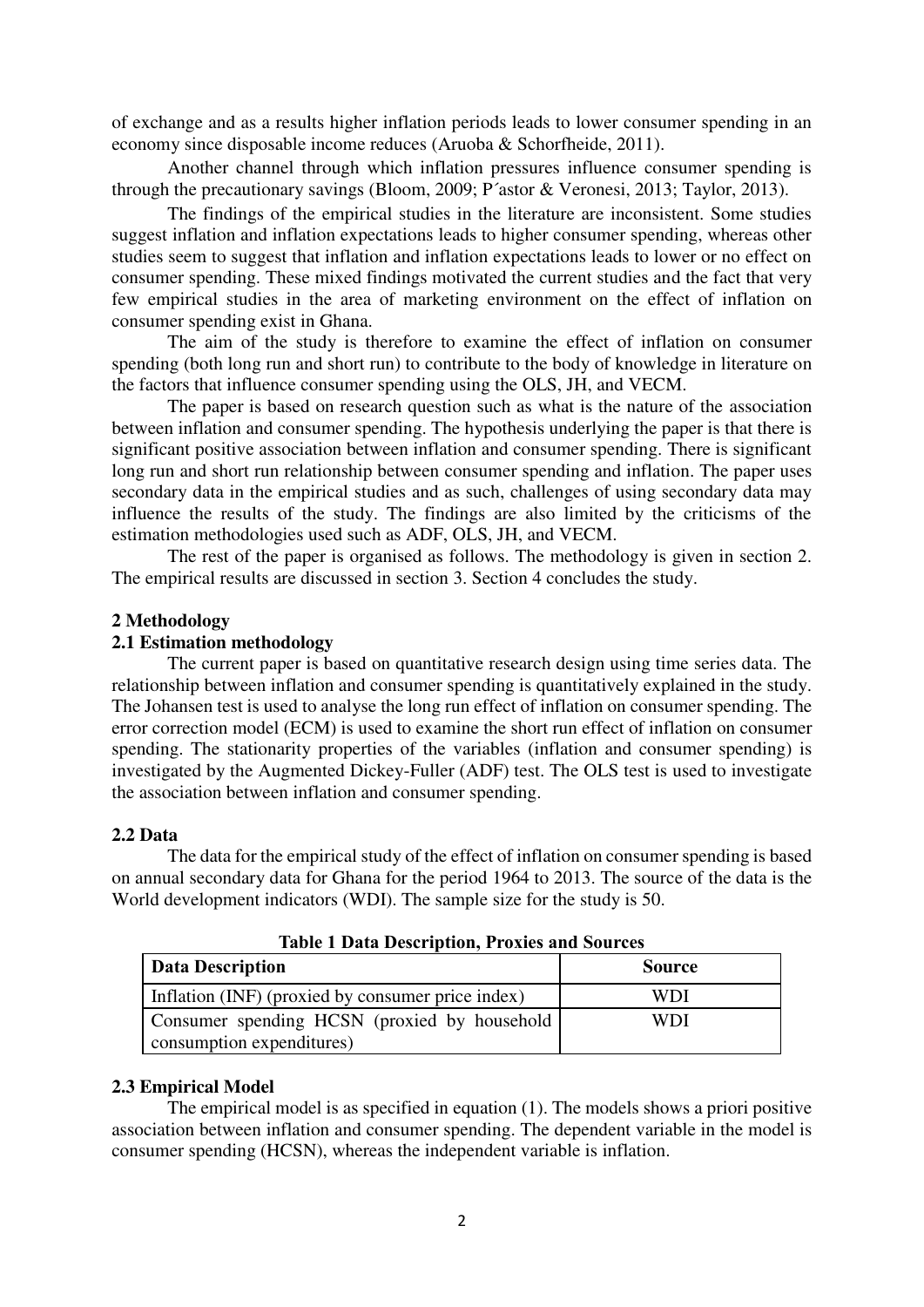$$
HCSN_t = \alpha_0 + \beta_i INF_t + \varepsilon_i
$$
 (1)

Where HCSN= consumer spending behaviour; INF=Inflation; and  $\varepsilon_t$  = error term; α=constant; and β=coefficient.

# **3 EMPIRICAL RESULTS**

# **3.1 Descriptive Statistics**

Table 2 shows the summary statistics of the data in the estimated model. The mean is a measure of the central tendencies of the data, and the values of the mean show a good fit for inflation and consumer spending. The spread of the data set is measured by comparing the minimum and maximum values of the data set. The consumer spending is more spread than inflation.

The coefficients of variation (C.V) measure the volatility of the data set. The higher the value the more volatile the data and the lower the value the less volatile the data set. The results show that inflation is more volatile than consumer spending is. The standard deviation *measures* the dispersion of the data set from their mean values. The more spread apart the data, the higher the *deviation and the higher the value of the standard deviation*. The results show that consumer spending is more spread than inflation.

The coefficient of skewness is a measure of the nature of distribution of the data set (the nature of normality). The results indicate all the data set are positively skewed. The coefficient of kurtosis measures the nature of peakness of the data distribution. The values for the data set are in absolute terms larger than zero. These indicate more peaked-topped distribution with consumer spending been more peaked than inflation. The values of the kurtosis and skewness show that the data set are not normally distributed.

| <b>Table 2 Summary Statistics</b>                                  |                     |                                                                           |                 |              |  |
|--------------------------------------------------------------------|---------------------|---------------------------------------------------------------------------|-----------------|--------------|--|
| Summary Statistics, using the observations 1905/05/18 - 1905/07/06 |                     |                                                                           |                 |              |  |
| Variable                                                           | Mean                | Median                                                                    | Minimum         | Maximum      |  |
| <b>HCSN</b>                                                        |                     | 7.08393e+009 4.41165e+009 1.20998e+009 3.09279e+010                       |                 |              |  |
| <b>INF</b>                                                         | 21.5255             | 1.5745                                                                    | 0.0017          | 132.4650     |  |
| Variable                                                           | Std. Dev.           | C.V.                                                                      | <b>Skewness</b> | Ex. kurtosis |  |
| <b>HCSN</b>                                                        | 7.68920e+009 1.0854 |                                                                           | 1.8271          | 1.9625       |  |
| <b>INF</b>                                                         | 35.9587             | 1.6705<br>$\mathbf{A}$ and $\mathbf{A}$ and $\mathbf{A}$ and $\mathbf{A}$ | 1.7312          | 1.8355       |  |

Source: Author's calculation, March 2017

#### **3.2 Unit Test Results**

The stationarity properties of the data set were examined using the time series plots and the ADF test.

# **3.2.1 Time Series Plots**

Figure 1 to figure 4 show the time series plots results of the data set. The figures indicate the data set are non-stationary in levels (figure 1 and figure 2) and attained stationarity after differencing (figure 3 and figure 4). The stationarity properties were further scientifically investigated by employing the ADF test. Table 3 shows the ADF test results.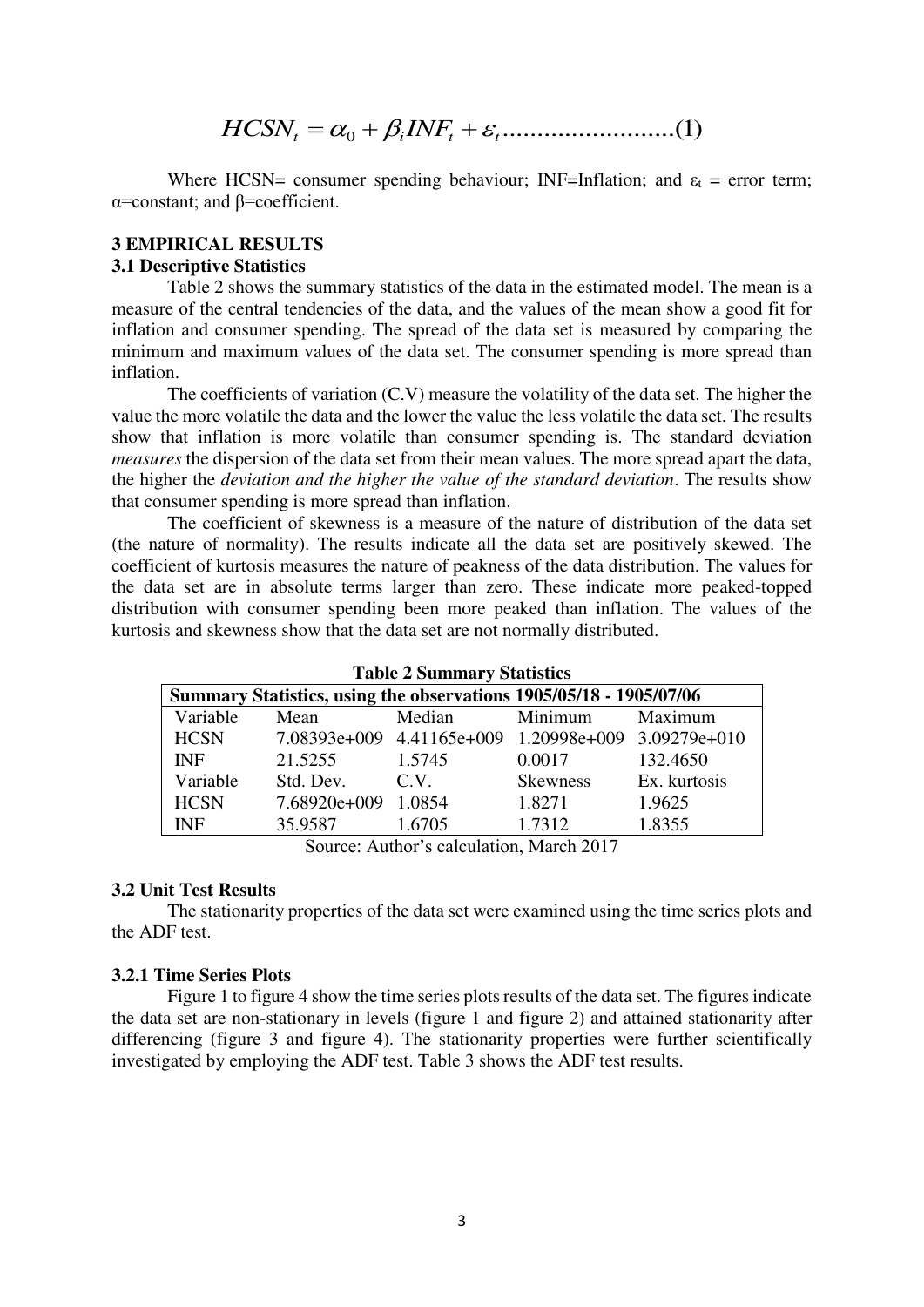

Figure 1. Plots of consumer spending (levels)



Figure 3. Plots of consumer spending (first difference)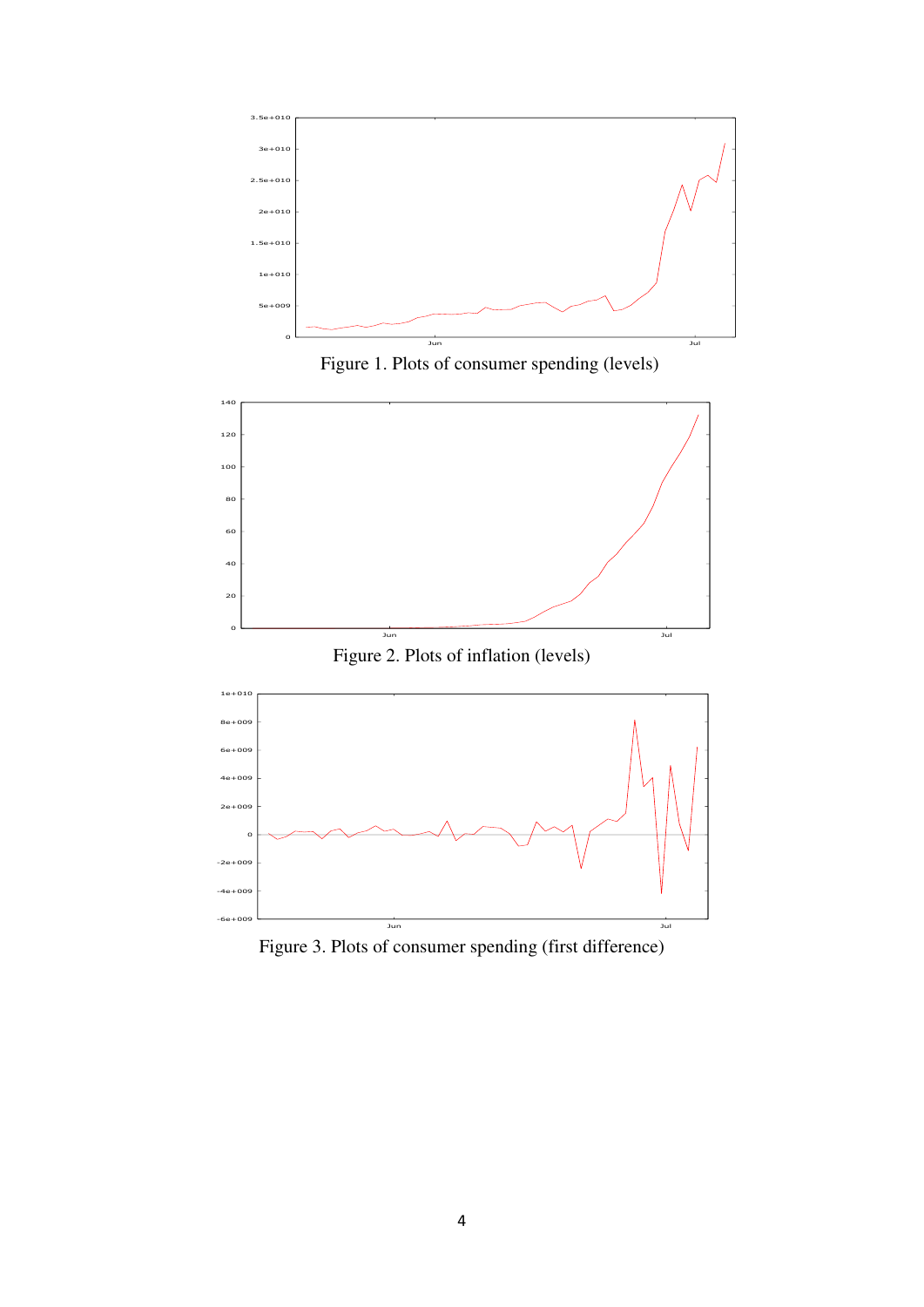

Figure 4. Plots of inflation (first difference)

# **3.3 Unit Root Test Results**

The results of the ADF test for stationarity are shown in Table 3. The ADF test is based on the null assumption that the data set are non-stationary in levels. The data set are integrated of order one, I(1). The more negative the ADF test results, the stronger the rejection of the null hypothesis that the data set are non-stationary in levels for various level of confidence (1%, 5%, and 10%). The results show the variables (HCSN, and INF) are non-stationary. However, the data achieved stationarity on first differenced. The results indicate shock to inflation and consumer spending are permanent and not temporary.

| <b>Squared</b>     |                     |                                     |                |  |
|--------------------|---------------------|-------------------------------------|----------------|--|
| <b>Variables</b>   | <b>T</b> -statistic | <b>Results</b>                      | <b>Max Lag</b> |  |
| HCSN (levels)      | $-1.4431$           | Not stationary                      |                |  |
| HCSN $(1st diff.)$ | $-7.3725$           | Stationary                          |                |  |
| INF (levels)       | 1.0683              | Not stationary                      |                |  |
| INF $(1st diff.)$  | $-5.4295$           | Stationary                          |                |  |
| Critical values    |                     | $-4.04(1\%) -3.45(5\%) -3.15(10\%)$ |                |  |

**Table 3 ADF Stationarity Test Results with a Constant, Time Trend, and Trend Squared** 

Source: Author's calculation, March 2017

# **3.4 Ordinary Least Squared Test Results (OLS) of the relationship between inflation and consumer spending**

Table 4 reports the OLS test results on the relationship between inflation and consumer spending. The results show that there is significant positive relationship between inflation and consumer spending at 1% level of significance. The results indicate that 1% increase in inflation leads to about 19.2% increase in consumer spending.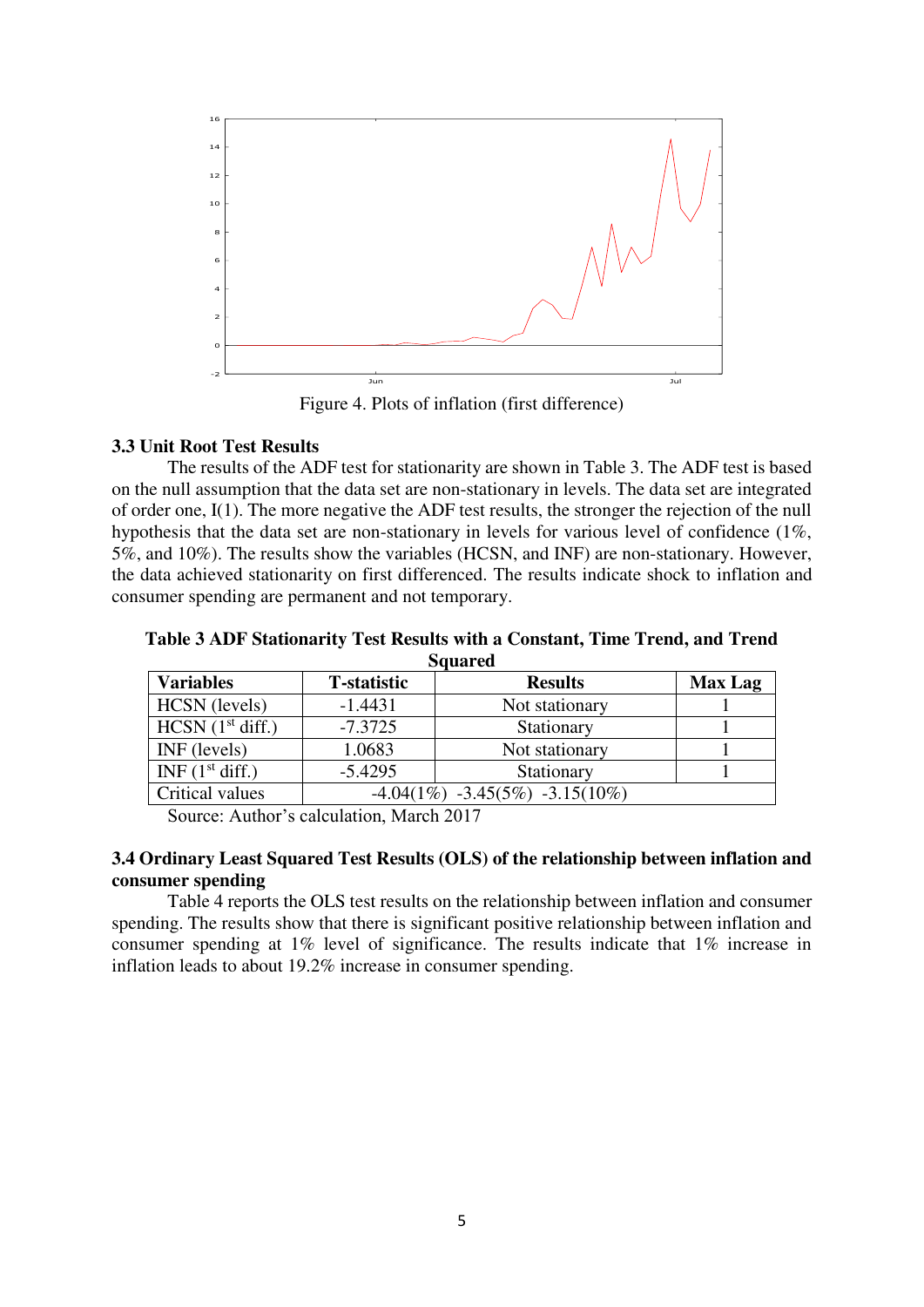| <b>Table 4 OLS Regression Results</b>                      |            |        |                                   |           |     |
|------------------------------------------------------------|------------|--------|-----------------------------------|-----------|-----|
| OLS, using observations $1905/05/18 - 1905/07/06$ (T = 49) |            |        |                                   |           |     |
|                                                            |            |        | <b>Dependent variable: InHCSN</b> |           |     |
| Coefficient<br>Std. Error<br>t-ratio<br>p-value            |            |        |                                   |           |     |
| const                                                      | 22.3342    | 0.0961 | 232.4694                          | < 0.00001 | *** |
| lnINF                                                      | 0.1920     | 0.0241 | 7.9545                            | < 0.00001 | *** |
| Mean dependent var                                         | 22.2704    |        | S.D. dependent var                | 0.8586    |     |
| Sum squared resid                                          | 7.2999     |        | S.E. of regression                | 0.3941    |     |
| R-squared                                                  | 0.7937     |        | <b>Adjusted R-squared</b>         | 0.7893    |     |
| F(1, 47)                                                   | 63.2746    |        | $P-value(F)$                      | 0.0000    |     |
| Log-likelihood                                             | $-22.8808$ |        | Akaike criterion                  | 49.7617   |     |
| Schwarz criterion                                          | 53.5453    |        | Hannan-Quinn                      | 51.1972   |     |
| rho                                                        | 0.9529     |        | Durbin-Watson                     | 0.1899    |     |

Source: Author's calculation, March 2017: Note \*\*\* denote significance at 1% level

# **3.5 The Diagnostic Test Results**

The diagnostic test results on the OLS are reported in Table 5. The test results are on, normality of the errors, autocorrelation, heteroskedasticity, parameter stability, and model specification. The estimated model passed only the normality test and the parameter stability test.

| <b>Test</b>                                           | <b>Results</b>                |
|-------------------------------------------------------|-------------------------------|
| RESET test for specification -                        |                               |
| Null hypothesis: specification is adequate            | Specification is not adequate |
| Test statistic: $F(2, 45) = 38.3239$                  |                               |
| with p-value = $P(F(2, 45) > 38.3239) = 1.91618e-010$ |                               |
| White's test for heteroskedasticity -                 |                               |
| Null hypothesis: heteroskedasticity not present       | Heteroskedasticity is present |
| Test statistic: $LM = 32.4323$                        |                               |
| P-value = $P(Chi-square(2) > 32.4323) = 9.06585e-008$ |                               |
| Test for normality of residual -                      |                               |
| Null hypothesis: error is normally distributed        | Error is normally distributed |
| Test statistic: Chi-square $(2) = 1.1166$             |                               |
| P-value = $0.5722$                                    |                               |
| LM test for autocorrelation up to order 7 -           |                               |
| Null hypothesis: no autocorrelation                   |                               |
| Test statistic: LMF = $28.7165$                       | There is autocorrelation      |
| P-value = $P(F(7,40) > 28.7165) = 1.08428e-013$       |                               |
| CUSUM test for parameter stability -                  |                               |
| Null hypothesis: no change in parameters              | There is no change in         |
| Test statistic: Harvey-Collier $t(46) = 1.1641$       | parameters                    |
| P-value = $P(t(46) > 1.16409) = 0.2504$               |                               |

# **Table 5 Diagnostic Test Results of the OLS Regression**

Source: Author's calculation, March 2017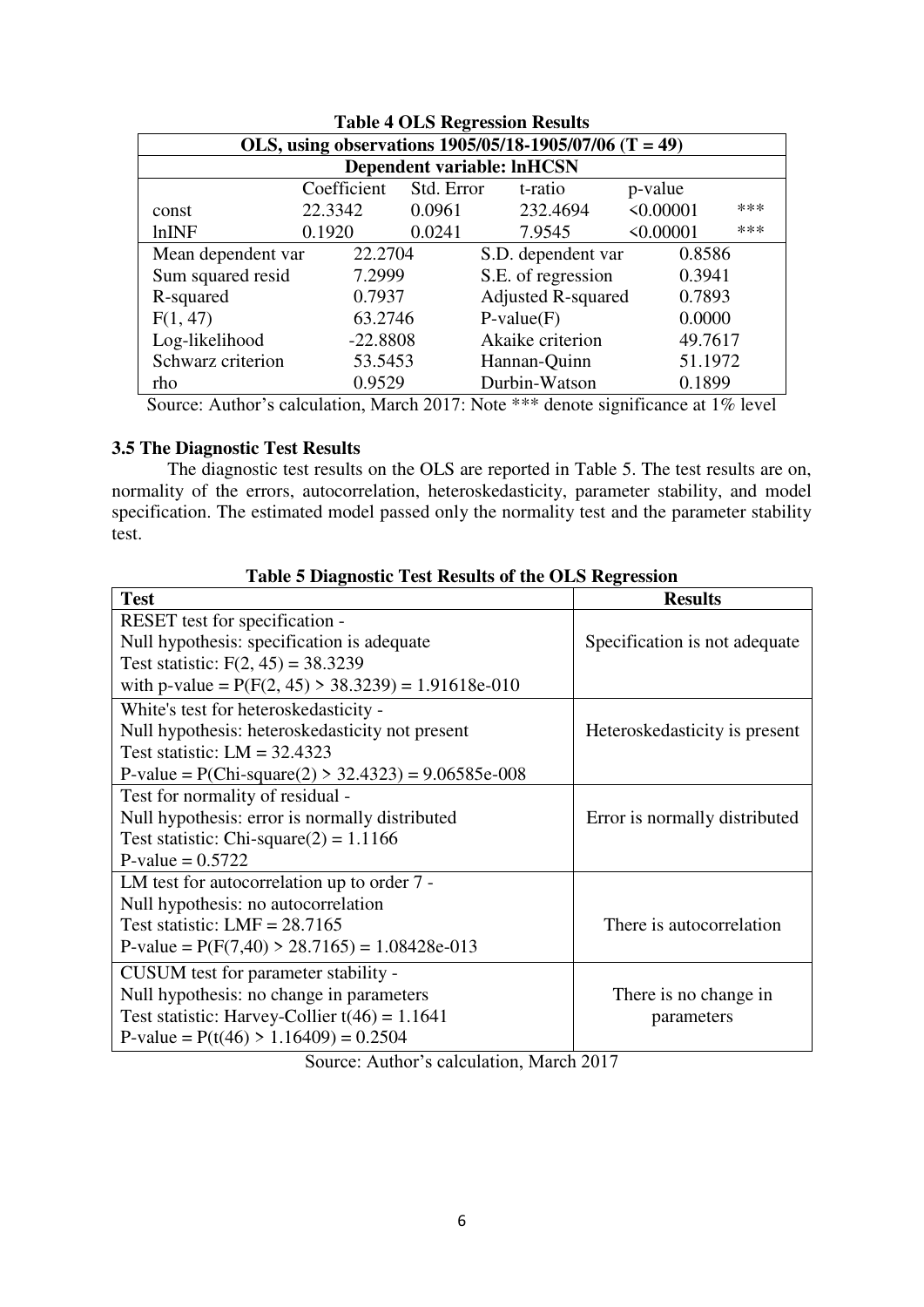

**Figure 9 Plots of CUSUMSQ** 

# **3.6 Johansen Test Result for the long run link between inflation and consumer spending**

The results on the examination of the stable long run relationship between inflation and consumer spending are reported in Table 6. The results of the test indicate that there is significant long run relationship between inflation and consumer spending since both the trace test and the maximum Eigen value test passed the test of stability. There is at least one cointegration rank at 1% level of significance.

| Table 6 Long run relationship between inflation and consumer spending |            |                                       |                     |  |
|-----------------------------------------------------------------------|------------|---------------------------------------|---------------------|--|
| <b>Johansen</b> test                                                  |            |                                       |                     |  |
| Lag order $= 1$                                                       |            |                                       |                     |  |
| Estimation period: $1905/05/19 - 1905/07/06$ (T = 48)                 |            |                                       |                     |  |
|                                                                       |            | Dependent variable: consumer spending |                     |  |
| <b>Independent variable: Inflation</b>                                |            |                                       |                     |  |
| Rank                                                                  | Eigenvalue | Trace test/p-value                    | Lmax test p-value   |  |
| $r=0$                                                                 | 0.87273    | 107.7700[0.0000***]                   | 98.9500 [0.0000***] |  |
| $r=1$                                                                 | 0.16787    | 8.8206[0.0030***]                     | 8.8206 [0.0030***]  |  |

Source: Author's calculation, March 2017

Note \*\*\* denotes significance at 1% level of significance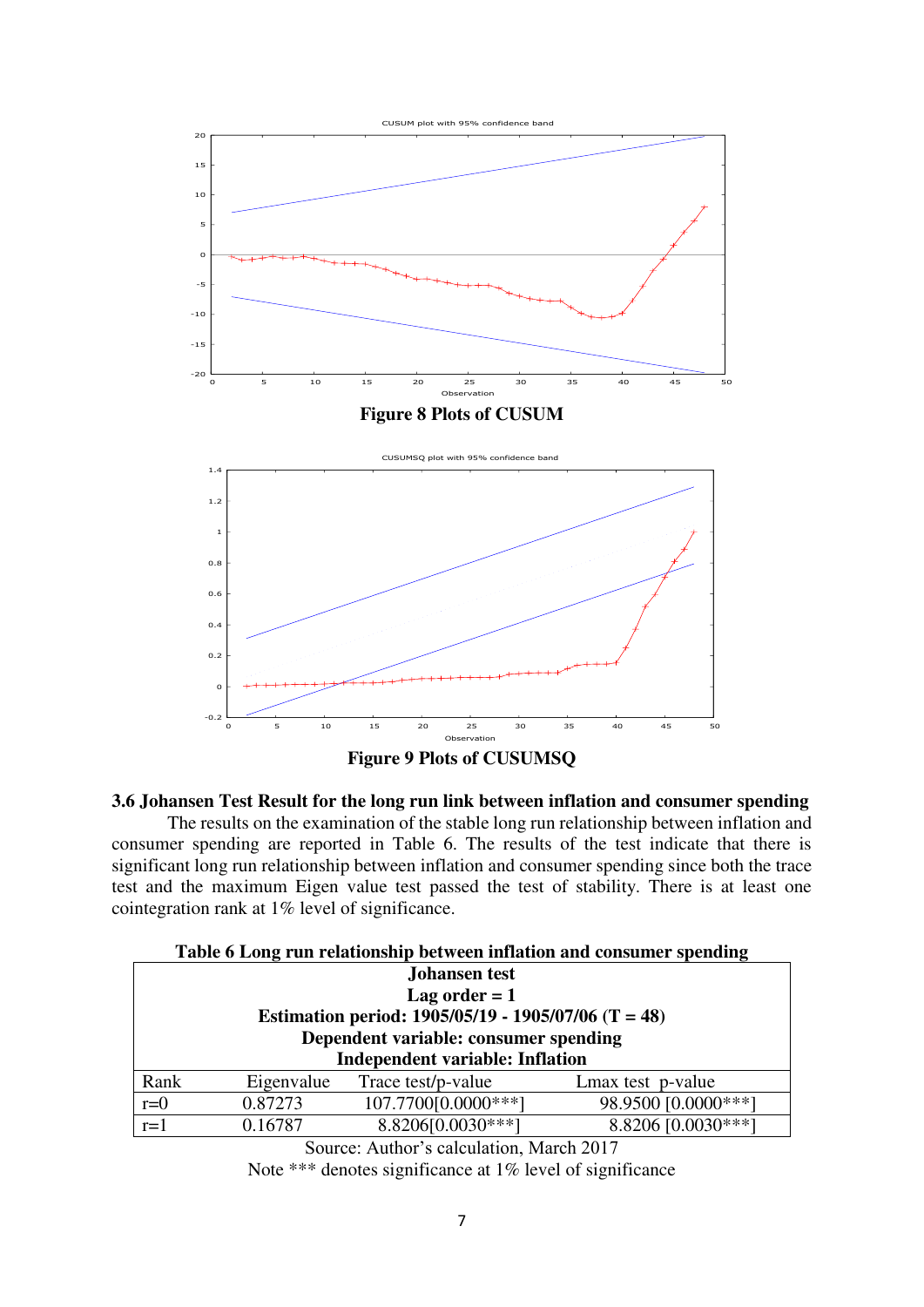#### **3.7 The short run link between inflation and consumer spending**

The short run association between inflation and consumer spending was examined using error correction test (ECM). The results indicate that the short run relationship between inflation and consumer spending explode since the error correction term (ECM-1= 0.0259; p=0.0009) is significant at 1% level of significance. The value is rightly signed since the expected a priori theoretical sign is negative. The value of the adjusted R-squared (0.1986) indicate that in the short run model estimated, only about 19.9% of the changes in consumer spending is explained by inflation.

| талк т эпогетан гейионынр легиеси ницион ана сонланга эренанд легитоаг<br>VECM system, lag order 1<br>Maximum likelihood estimates, observations $1905/05/19 - 1905/07/06$ (T = 48) |                           |              |                           |                             |         |     |
|-------------------------------------------------------------------------------------------------------------------------------------------------------------------------------------|---------------------------|--------------|---------------------------|-----------------------------|---------|-----|
| Cointegration rank $= 1$<br><b>Unrestricted constant</b>                                                                                                                            |                           |              |                           |                             |         |     |
| Dependent variable: Consumer spending<br><b>Independent variable: Inflation</b>                                                                                                     |                           |              |                           |                             |         |     |
|                                                                                                                                                                                     | coefficient<br>std. error |              |                           | t-ratio                     | p-value |     |
| const                                                                                                                                                                               | 1.49238e+08               |              | $2.82143e+08$             | 0.5289                      | 0.5994  |     |
| $EC-1$                                                                                                                                                                              | $-0.0259$                 | 0.0073       |                           | $-3.5560$                   | 0.0009  | *** |
| Mean dependent var                                                                                                                                                                  |                           | $6.11e+08$   |                           | S.D. dependent var 1.94e+09 |         |     |
| Sum squared resid                                                                                                                                                                   |                           | $1.39e + 20$ |                           | S.E. of regression 1.74e+09 |         |     |
| 0.2157<br>R-squared                                                                                                                                                                 |                           |              | Adjusted R-squared 0.1986 |                             |         |     |
| rho                                                                                                                                                                                 |                           | $-0.1548$    |                           | Durbin-Watson               | 2.2341  |     |

# **Table 7 Short run relationship between inflation and consumer spending behaviour**

Source: Author's calculation, March 2017: Note \*\*\* denotes significance at 1% level

# **4 CONCLUSIONS**

The aim of the current paper is to examine the effect of inflation on consumer spending for Ghana for the period 1964 to 2013 using the ADF test (for stationarity properties), Johansen test (for long run relationship), and VECM test (for short run dynamics), and the OLS test (for degree of correlation). The findings of the OLS test suggest the variables are not stationary in levels but on first differenced. The findings of the Johansen test indicate stable long run relationship between inflation and consumer spending. The findings of the VECM shows stable link between inflation and consumer spending. There is positive relationship between inflation and consumer spending.

The findings of the positive association between inflation and consumer spending of the study are in support of the findings of previous studies such as Support Hausman and Wieland (2014) that reported of significant positive effect of inflation on consumer spending. The findings are however contrary to the findings of researchers such as Burke and Ozdagli (2014), Bachmann et al. (2015), and Ichiue and Nishiguchi (2015).

Policy makers should take the findings of the current study into consideration in managing the economy since inflation induces consumer spending behaviour. Marketers should also take into consideration the findings of the study in influencing consumer spending since inflation which is one of the variables in marketing environment positively influences consumer spending behaviour. Future studies should take into account the direction of causality between inflation and consumer spending behaviour. The effect of structural breaks on the link between inflation and consumer spending behaviour to determine whether the findings of the current study will be replicated.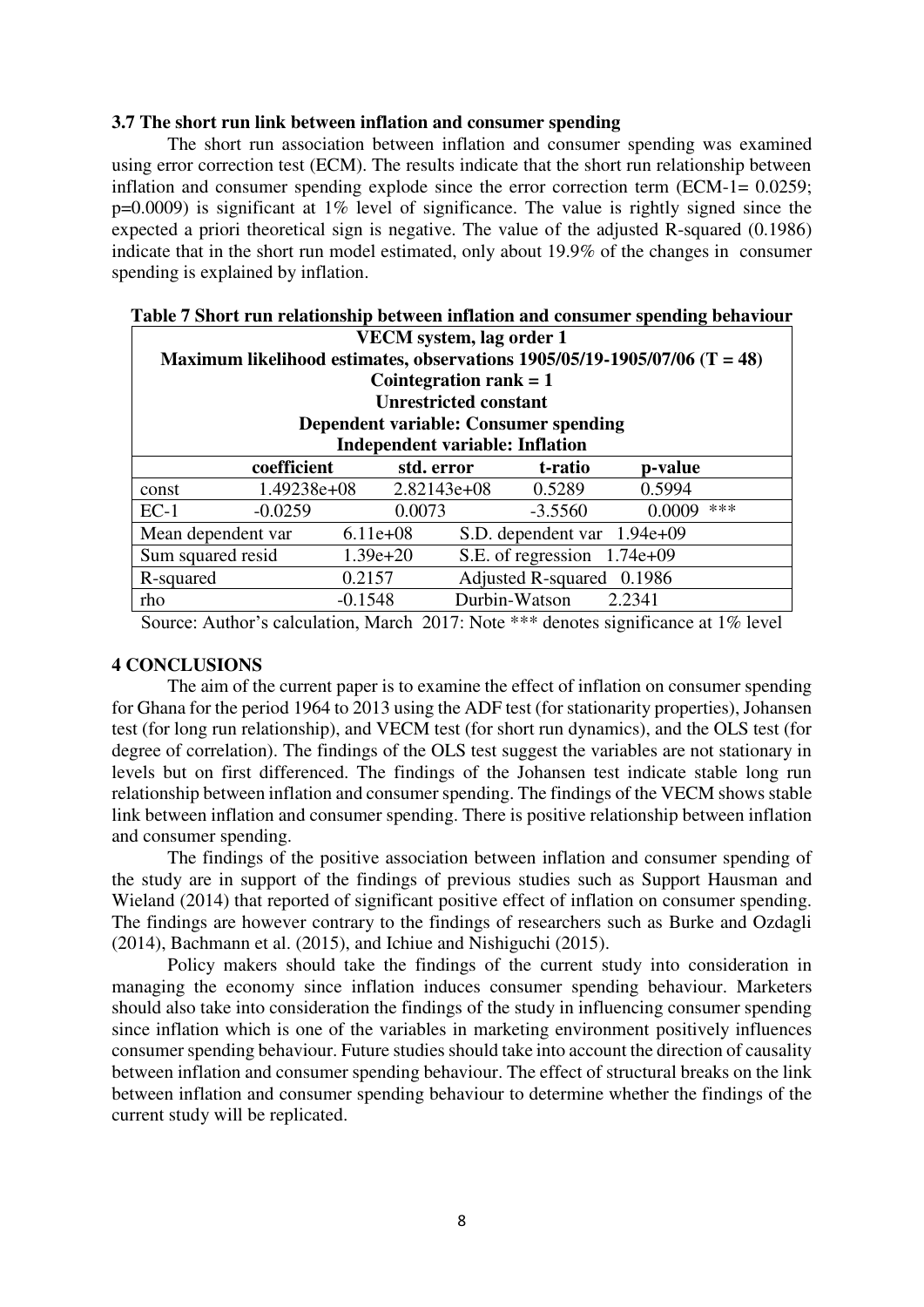#### **REFRENCES**

Aruoba, S. B., & Schorfheide, F. (2011). Sticky prices versus monetary frictions: An estimation of policy trade-offs. *American Economic Journal: Macroeconomics*, 3(1), 60-90.

Bloom, N. (2009). The impact of uncertainty shocks. *Econometrica*, 77(3), 623-685.

Carvalho, C., & Nechio, F. (2014). Do people understand monetary policy? *Journal of Monetary Economics*, 66, 108-123.

Cashin, D., & Unayama, T. (2015). Measuring intertemporal substitution in consumption: evidence from a VAT increase in Japan. *Review of Economics and Statistics*  (Unpublished article).

Coibion, O., Gorodnichenko, Y., & Wieland, J. (2012). The optimal inflation rate in new keynesian models: Should central banks raise their inflation targets in light of the zero lower bound? *Review of Economic Studies*, 79(4), 1371-1406.

Correia, I., Farhi, E., Nicolini, J. P., & Teles, P. (2013). Unconventional fiscal policy at the zero bound. *American Economic* Review, 103(4), 1172-1211.

Dickey, D., & Wayne, A. F. (1979). Distribution of the Estimators for Autoregressive Time Series with a Root". *Journal of the American Statistical Association*, 74, 427-431.

Doepke, M., & Schneider, M. (2006). Inflation and the redistribution of nominal wealth. *Journal of Political Economy*, 114(6), 1069-1097.

Dra¨ger, L., & Lamla, M. J. (2013). Anchoring of consumers' inflation expectations: Evidence from microdata. *DEP (Socioeconomics) Discussion Papers: Macroeconomics and Finance Series*.

Eggertsson, G. B. (2006). The deflation bias and committing to being irresponsible. *Journal of Money, Credit and Banking*, 38(2), 283-321.

Eggertsson, G. B. (2008). Great expectations and the end of the depression. *The American Economic Review*, 98(4), 1476-1516.

Eggertsson, G. B. (2011). What fiscal policy is effective at zero interest rates? In *NBER Macroeconomics Annual 2010, 25*, 59–112. University of Chicago Press.

Eggertsson, G. B., & Woodford, M. (2003). The zero bound on interest rates and optimal monetary policy. *Brookings Papers on Economic Activity*, 34(1), 139-235.

Farhi, E., & Werning, I. (2015). Fiscal multipliers: Liquidity traps and currency unions. *Unpublished Manuscript, MIT*.

Hausman, J. K., & Wieland, J. F. (2014). Abenomics: preliminary analysis and outlook. *Brookings Papers on Economic Activity*, 2014(1), 1-63.

Howard, D. H. (1978). Personal saving behaviour and the rate of inflation. *The Review of Economic and Statistics*, 60, 547-554.

Ichiue, H., & Nishiguchi, S. (2015). Inflation expectations and consumer spending at the zero bound: micro evidence. *Economic Inquiry*, 53(2), 1086-1107.

Jalil, A., & Rua, G. (2015). Inflation expectations and recovery from the depression in 1933: Evidence from the narrative record. *Unpublished Manuscript, Federal Reserve Board*.

Katona, G. (1975). *Psychological Economics*, Elsevier, New York.

Kwiatkowski, D., Phillips, P. C. B., Schmidt, P., & Shin, Y., (1992). Testing the Null Hypothesis of Stationarity against the Alternative of a Unit Root: How sure are we that Economic Time Series have a Unit Root? *Journal of Econometrics*, 54(1-3), 159-178.

Malmendier, U., & Nagel, S. (2009). Learning from inflation experiences. *Unpublished manuscript, UC Berkeley*.

Mian, A., Rao, K., & Sufi, A. (2013). Household balance sheets, consumption, and the economic slump. *The Quarterly Journal of Economics*, 128(4), 1687-1726.